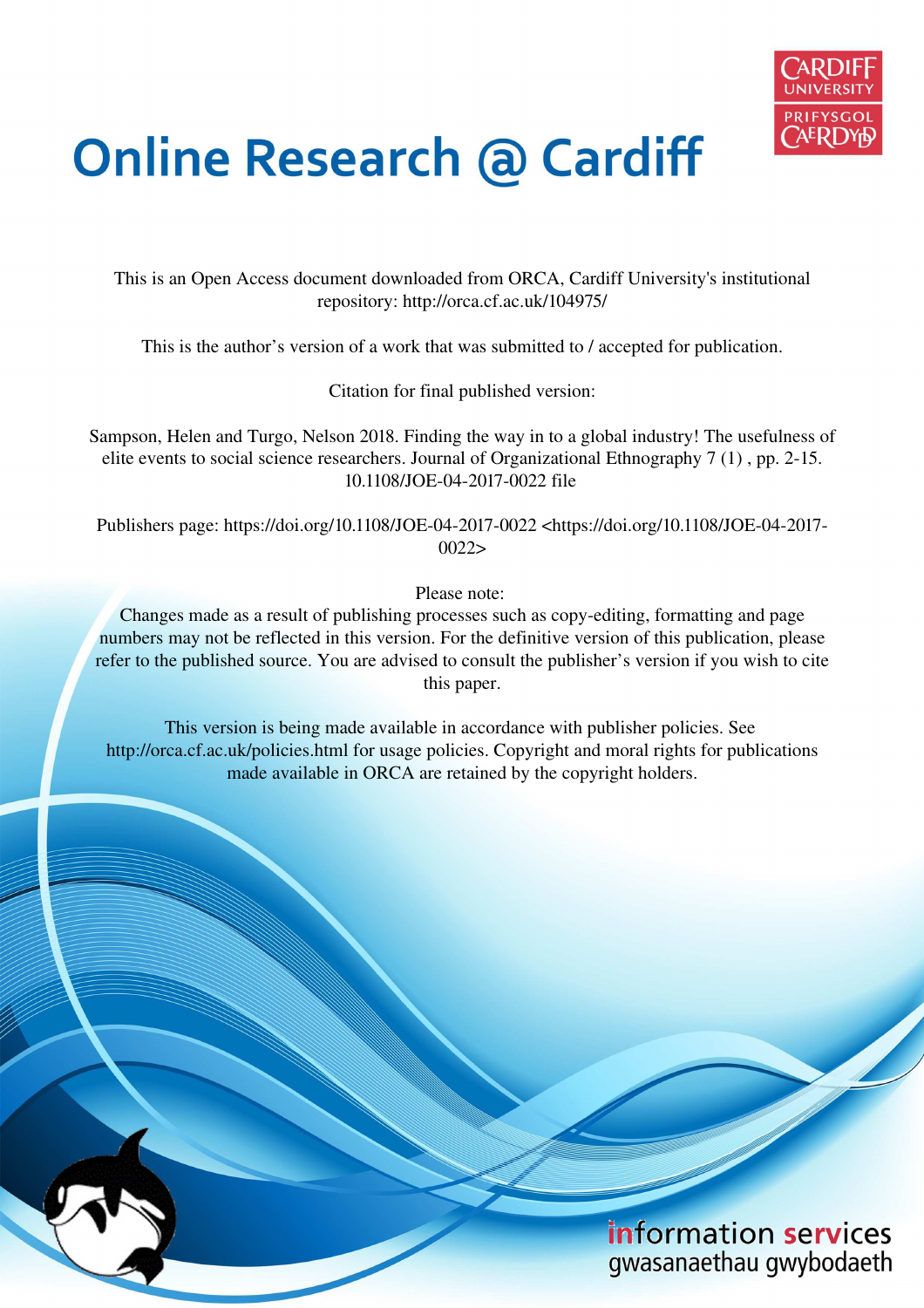# **Finding the way in to a global industry! The usefulness of elite events to social science researchers**

#### **Abstract**

Gatekeepers in social research constitute an interesting social phenomenon as powerful and normally unpaid agents of research access. Yet, questions relating to the recruitment of potential gatekeepers and to the nature of the rewards than they might seek are underconsidered and locating key gatekeepers is often characterised as a matter of luck or happenstance.

This paper suggests that access to gatekeepers in the conduct of social research is critical when engaging with elite organisations and that it is something which cannot be left to chance but needs to be systematically pursued. Using the example of the shipping industry the paper explains how social researchers can make use of their understandings of the nonpecuniary motivations of gatekeepers in seeking research access. Negotiations with gatekeepers are more likely to succeed when researchers are able to mobilise non-financial resources which have some alternative form of 'exchange value'.

Every year executives come together at commercially organized conferences focussed upon human resource management in the shipping industry. At these events, major global players discuss a programme of issues related to the business of recruiting and training seafarers. However, these international conferences are both much more and much less than they seem. This paper explores their purpose and in doing so reveals the ways in which they can be useful to social researchers. It argues that unlike most conferences these can only be seen as 'field configuring events' to a very limited extent but that they nonetheless serve an important purpose in securing symbolic, and more significantly reputational, capital for both individual delegates and interested academics. The paper argues that researchers can mobilise such capital in their favour in negotiating research access.

**Keywords**: research access; gatekeepers; elite interviews; ethnography; maritime industry; seafarers

#### **Introduction**

.

Gatekeepers in society are a relatively taken-for-granted feature of a social landscape characterised by unequal power and the uneven distribution of resources. In everyday life, gatekeepers routinely control access to valuable benefits and services of both a commonplace and illicit nature. In relation to the commonplace, Michael Burawoy has, for example, described the way in which access to tools were controlled in one workplace where he undertook participant observation (Burawoy 1979). In this example delays to access could cost piece workers valuable revenue but gatekeepers themselves were not normally paid<sup>1</sup>. In relation to illicit activities, money or payment 'in kind' is more likely. There have been interesting accounts describing gatekeepers' control of access to sexworkers (Hong et al 2014), and safe sites for drug use (Dickson-Gomez et al 2007) which may or may not involve the exchange of money/sex/drugs. Thus gatekeeping is a product of

 $1$  Notwithstanding Burawoy's description of how the gift a raffle prize to the 'tool man' shifted him higher up the 'pecking order'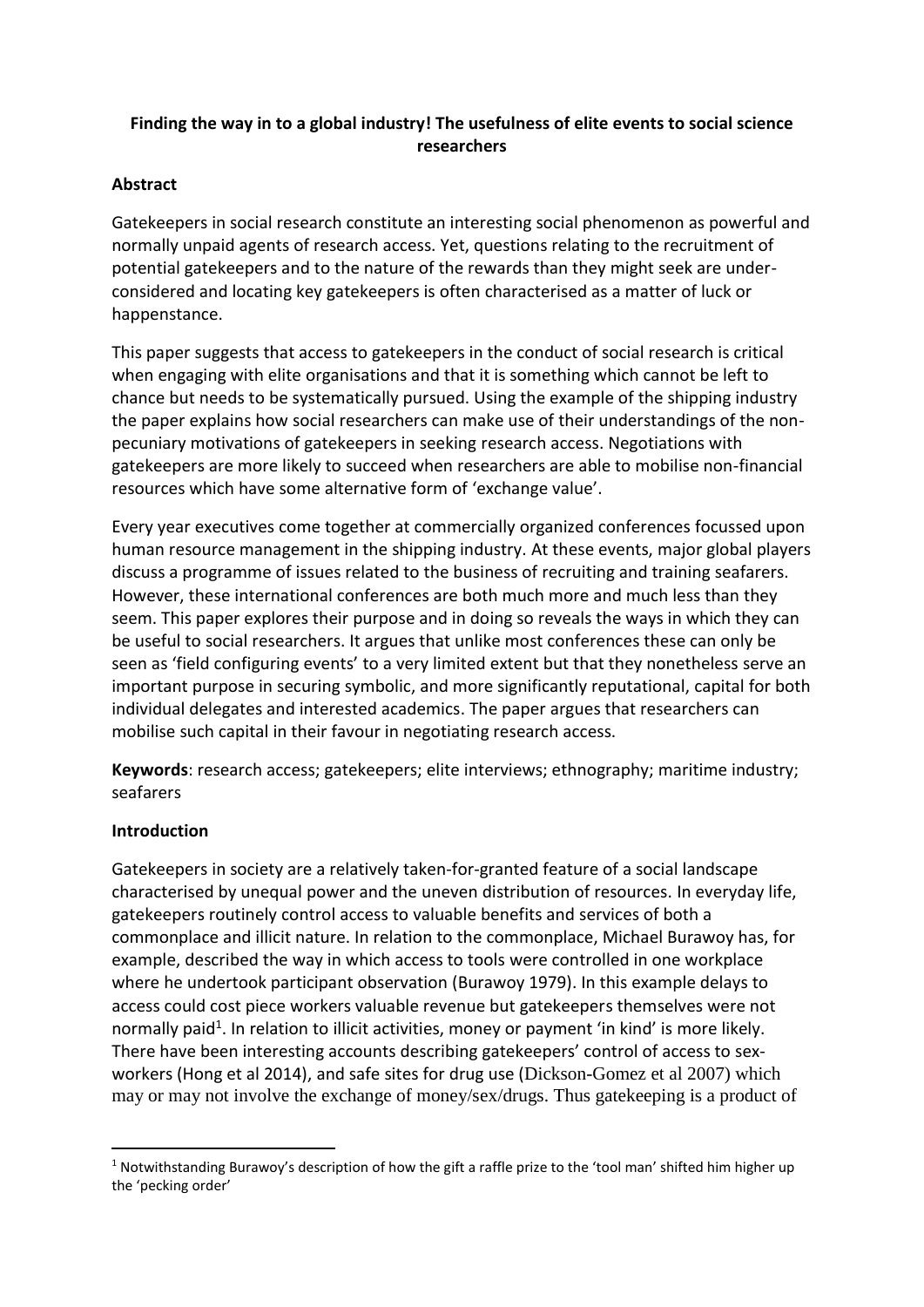structural power relationships (Corra and Willer 2002) characterised by actors with access to services/goods which are valued by others for whom access is contingent.

In relation to social research, gatekeepers are widely used but they are not generally paid for their 'services'. Thus in securing access to research sites, researchers in relatively weak positions have to make use of non-material resources in order to win the 'favour' of more powerful gatekeepers. This may involve them in expressions of friendship, appeals to rewards associated with broader values ('the greater good'), or promises of some future 'capital' such as an insight into a particular social group/behaviour that could eventually be 'converted' into a more tangible benefit for the gatekeeper or their organisation. Such interactions are complex and researchers may be confronted with settings in which they find they have little to offer. This is particularly true when attempting to conduct critical social research in business and elite settings with a view to the open publication of findings. As a result it has been reported that some researchers may be forced to simply change tack and give up on their original research objectives. Monahan and Fisher suggest for example that:

[...] scholars might find that *initiating* the project is the most difficult step of all. Establishing contacts and gaining permission to conduct ethnographic or qualitative research can be time-consuming and stressful processes that require researchers to be creative problem-solvers. In some cases, researchers simply change their focus of study entirely when they encounter persistently closed doors [...] (Monahan and Fisher 2015:710)

Previous research has noted the difficulties in securing access to corporate and elite settings (Laurila 1997, Undheim 2003) and some authors have highlighted the importance of training for researchers in techniques that might facilitate access with gatekeepers whose perceptions of them are key in advancing their studies (Kennedy-Macfoy 2013). However issues of research access, in general, and securing access through gatekeepers, in particular, are underconsidered in social science literature (Johl and Renganathan 2010, Cipollone and Stich 2012, Crowhurst and kennedy-macfoy 2013, Monahan and Fisher 2015). It is within this context that this paper considers access by researchers to the global cargo shipping industry and the strategies that have usefully been employed in negotiating access with **key** corporate gatekeepers. Such strategies resonate with those adopted by some researchers conducting 'elite interviews' in that they make use of a temporary setting in which researchers are able to operate on level terms with gatekeepers projecting a 'business-like' manner and presenting an 'insider' identity (Gaztambide-Fernandez 2010). In discussing them it is hoped that others may be stimulated to find similarly creative ways of securing access to organisations which are relatively difficult to penetrate. We suggest that in focusing on research access as a more central concern, social scientists might draw upon their intellectual disciplinary resources to compensate for their relatively weak position in terms of power relationships with elites. In this paper we analyze a particular kind of regularly held event using a sociological framework which allows us to identify why it is that this event, in particular, provides an ideal venue for negotiations with gatekeepers. Using this kind of analytic approach we suggest that researchers may be better able to target their access-related activities.

# **The Global shipping industry**

The international cargo shipping industry is segmented in terms of trade (tankers vs bulk carriers for example), in terms of location of ownership/registration, in terms of management (in house or outsourced) and in relation to labour (European vs Asian for example). This makes it a geographically dispersed, elite, and exclusive field for research which renders access and engagement challenging. The shipping industry guards its reputation carefully as a result of the close-coupled nature of reputation and business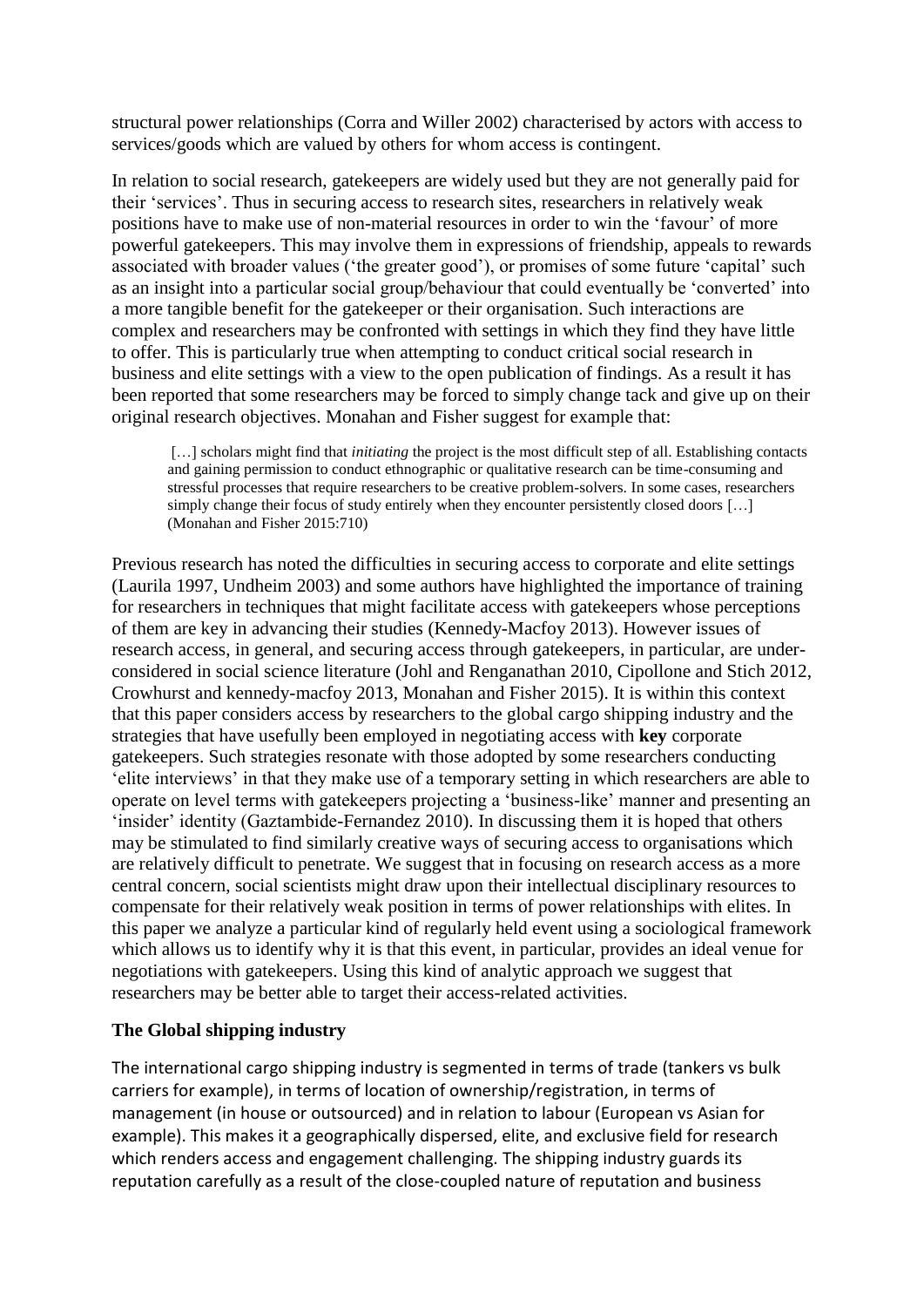activity and the negative impact of adverse public relations events (Author A 2016, Author A et al 2014). Gaining access to working cargo ships as sites of ethnographic work is particularly difficult as these are highly controlled, remote, spaces where access can only be secured with the formal consent of key gatekeepers<sup>2</sup> within shipping companies. However, since 1995 researchers from [name of research centre] have undertaken a variety of projects relating to seafarers' health and welfare with the co-operation of a huge range of organisations. In doing so, they have benefitted disproportionately from participation in maritime conferences with a very particular character. This paper describes how participation has vielded research access and what it is about these events, in particular, that renders them such rich 'fishing grounds'. In doing so it addresses the lack of discussion within the literature of the ways in which 'trust, respect and power, upon which the gatekeeper-researcher relationship is said to hinge, are operationalised in practice' (Crowhurst 2013: 465).

The paper will begin with a discussion of the methods which underpin it. It will then describe the particular kind of maritime conference that has facilitated access to key gatekeepers with regard to ethnographic research (on board ships) and elite interviews (Bottomore 1993) with CEOs/high level managers in the shipping industry. It will describe the agendas of those attending conferences as consistent with the development of an understanding of the events as tournaments of value. The paper will go on to explore how participation in such 'tournaments' can be turned to the advantage of researchers to initiate access negotiations with gatekeepers. In this way the paper will not only provide an insight into the ways in which other researchers might seek out similar opportunities when considering research with elites but will go beyond this to show that if access is treated as a central concern then social scientists have the tools to hand which will allow them to carefully select arenas in which they are most likely to be successful in their quest for access.

#### **Methods**

This paper represents slightly more than a 'tale from the field' as we have supplemented our ethnographic account with material derived from qualitative interviews which we undertook at both European and Asia-Pacific conferences. These interviews were carried out in order to provide us with an understanding of the motivations of attending participants. In turn, this has allowed us to consider how researchers might achieve their own, complimentary objectives by attending such events.

The conferences are organised by a commercial 'conference organising company' (SINTEL) and profits from the events are retained by them. Between us we attended nine Asia-Pacific Conferences (ACs) and nine European Conferences (ECs) in the period 2003-2017. Although these are events at which delegates and speakers are largely drawn from the shipping industry there are some limited opportunities for academics with a high industry profile to

<sup>&</sup>lt;sup>2</sup> Using the term 'key' we seek to highlight the extent to which shipboard research involves multiple gatekeepers (see also Crowhurst 2013) but cannot begin at all until access is agreed at an organisational level which is generally achieved via an approach to a 'key gatekeeper' (see however Eldridge 2013 for a discussion of multiple gatekeepers)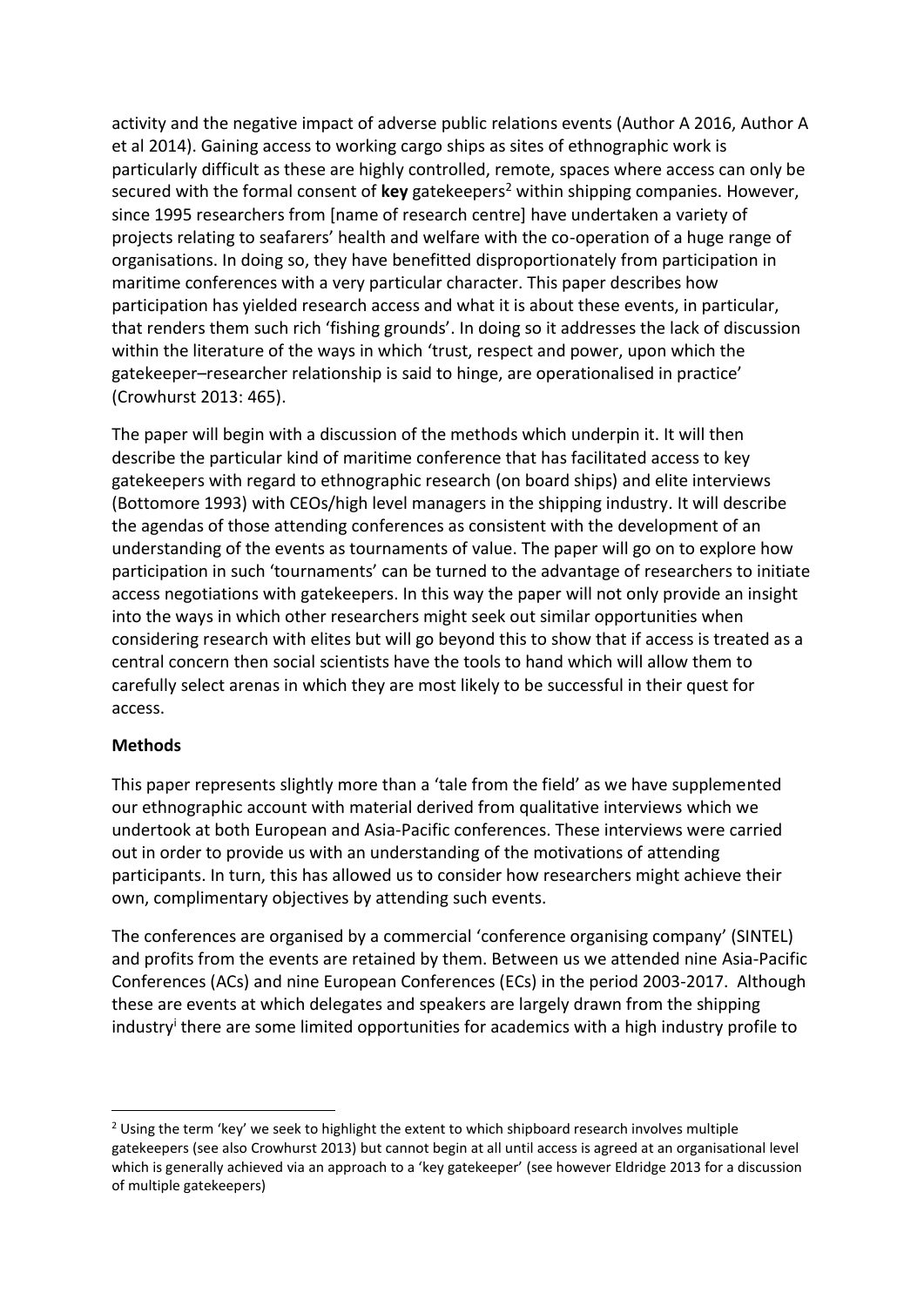present research findings to the audience. As a result on some eight occasions we delivered invited presentations.

Initially our presence at the conferences was motivated by a desire to learn about the industry and to present our research findings to audiences in the hope of informing beneficial change within the sector. However, (Author A) began to recognise that these were venues where informal conversations with aggregations of elite gatekeepers were possible and that such conversations were easier to 'translate' into research access than more formal 'cold calling' approaches. This led us to consider what it was about these conferences, in particular, that yielded such advantages.

Having begun to analyse the conferences we embarked on a series of systematic observations and conversations in order to consider the ways in which they functioned and why they might produce the conducive circumstances in which conversations about research access might take place. Therefore at conferences, we sought out delegates from a variety of backgrounds, the organisers themselves, and exhibitors, in order to engage in informal conversations about the purpose of the conference, its value and benefits to them, and their organisations. We recorded salient details of these discussions in fieldnotes alongside relevant comments, elements of presentations by delegates, and questions and answers from the conference floor. In this endeavour we followed the conventions of traditional ethnography in not applying a specific sampling strategy but rather of pursuing opportunities as they arose. In addition, and using a similar approach, we conducted a series of dedicated face to face (n= 17) and email (n=3) interviews with conference participants. In the case of the face to face interviews these were recorded and transcribed prior to analysis. We rapidly discovered a high degree of consensus amongst delegates in relation to their purpose in attending the conferences and therefore we judged 20 interviews to be sufficient. In line with standard ethical practice we have anonymised the names of delegates, companies, and the conference organisers. We have also avoided naming the exact locations of conference events as these could result in deductive disclosure.<sup>3</sup>

# Describing the 'SINTEL' maritime conferences

Each year a 'roaming' SINTEL European Conference (EC) and a fixed location SINTEL conference in the 'Asia-Pacific' (AC) is held. The EC takes place in different European maritime cities which are significant in relation to seafarer supply. The AC takes place in the same location each year when the prime movers of the global maritime industry (largely based in Europe/OECD nations - Author X 2013) descend upon the world's 'crewing capital' in the 'developing world'. National politicians generally open such events and outline local labour supply issues. This contributes directly to the development of knowledge (for researchers and industry participants) but such knowledge is enhanced in the course of

<sup>&</sup>lt;sup>3</sup> NB while the context of a tournament of values provides us with an opportunity to negotiate access with gatekeepers any future access is never publicly reported and pseudonyms are used in our research for all companies and ships. Thus a company cannot actually capitalise on providing access to us in relation to their own reputational capital via public endorsement from ourselves. Were this not the case, then the ethical ramifications of any such endorsement would require careful consideration.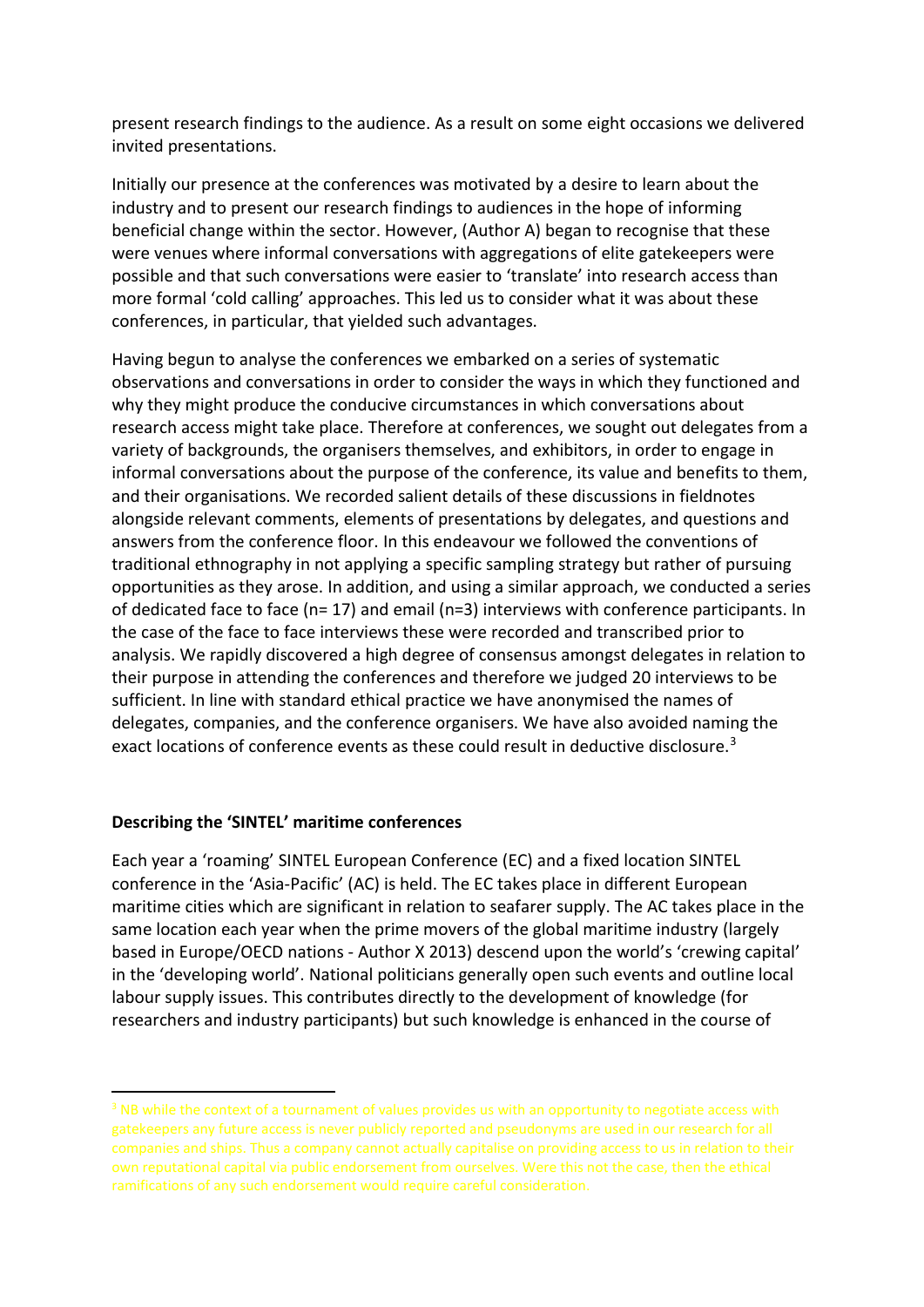conversations with other delegates who often have experience of labour market conditions elsewhere.

The events are organized by a commercial conference organiser which we have given the pseudonym 'SINTEL'. SINTEL has been remarkably successful in carving out a niche in organising such events. The AC is regularly attended by 400-500 senior company executives, high ranking government officials and prominent industry practitioners. The EC attracts smaller numbers but follows a similar formula, inviting ministers to the platform as opening speakers and encouraging attendees in senior industry positions.

# **The conference and its key players: embodiment of the maritime field**

Shipping has been argued to represent a critical case with regard to globalizing processes (Author A and B\*\*\*\* 2007). It is internationally segmented in terms of capital, labour, and regulation, and highly fluid at the level of plant and in terms of the workforce. In 2010, there were 103,392 ships (Allianz 2012) on which an estimated 1.5 million seafarers from across the globe worked. The shipping industry is segmented with tankers/gas carriers/chemical carriers operating with broadly stricter health and safety regimes and in strict adherence to international regulations. Furthermore, these vessels tend to be subject to greater critical scrutiny from charterers (Walters et al 2012). The other side of this coin is probably found in the bulk carrier/general cargo sectors. Generally speaking there are proportionately more representatives of the 'high end' of the industry at the SINTEL conferences. Similarly there tend to be more personnel from large companies than there are from single ship operators<sup>ii</sup>.

The shipping industry is highly cyclical, responding with a time lag to changes in world trade. At times of great demand, when freight rates boom, companies invest in 'new building' programmes some of which do not come to fruition (with the launch of a vessel) until the markets have 'turned' and freight rates have plummeted. This cycle produces fierce competition as, in times of freight rate depression, capacity is un-used/underused and some companies are faced with bankruptcy. This makes the industry a challenging field for social scientists as companies are reluctant to invest in research and development of their own unless it is associated with clear financial benefits and frequently adopt a rather reactive and relatively short-term view. This colours their general attitude to research and in the context of cut-throat competition they may be particularly suspicious of the risks (e.g. reputational) that could be associated with allowing outsiders 'through their doors'.

Another challenge for social scientists is the way in which the industry is organisationally fragmented. The 1970s saw the rise of what are known as 'ship management' companies. These companies do not own ships themselves (as owner-operators do) but instead provide vessel management services to owners who are unable to operate their own vessels due to lack of resource/lack of expertise. Both ship managers and owner/operators rely increasingly on seafarers provided to them by third party crewing agencies based in local labour supply hubs such as the Philippines.

From the perspective of the social scientist, the SINTEL conferences have the huge advantage of bringing together representatives from globally dispersed owner/operators, ship managers and crew agencies. Amongst the delegates there are also other 'service providers' such as companies producing training materials, travel agencies, engine and simulator manufacturers, insurers etc. In this sense the conference is representative of what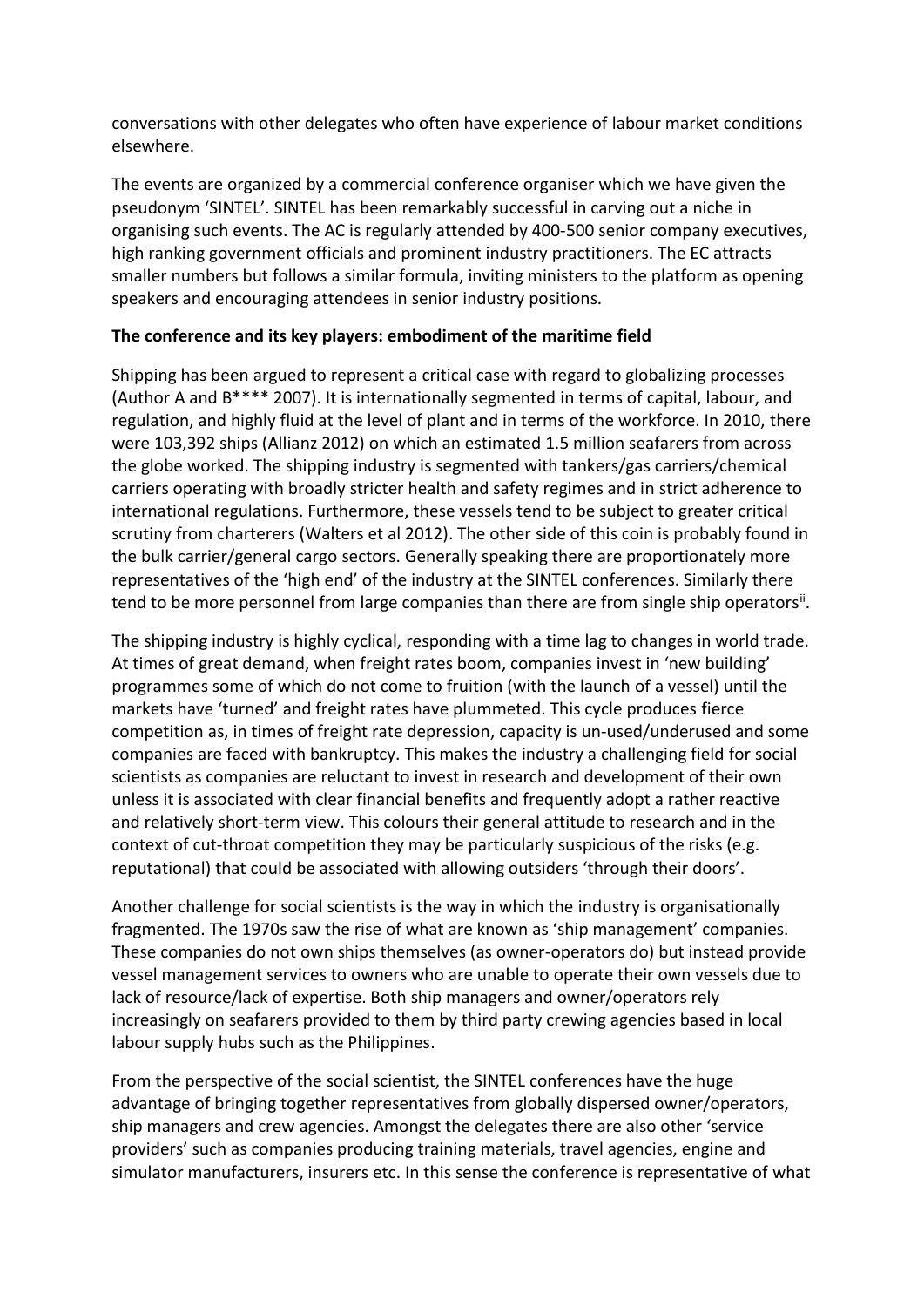we might term the 'maritime field' (Di Maggio and Powell 1983). In practical terms alone it provides a unique resource for researchers as a comprehensive and concentrated source of elite maritime professionals and expertise.

The formal content of the conference is decided upon by organisers who consult, in advance, with representatives of the industry and with others related to the sector such as policy makers and academics. The registration fee is the biggest barrier to conference attendance (in excess of 1,000 GBP for foreign delegates and around 300 GBP for locals at the AC). There is therefore a marked exclusivity to it as only those who have the ability to pay (or who are invited as free VIPs) can attend. Despite the fact that they complain about its cost, delegates know that attendance immediately marks them out as part of the 'better end' of the industry. Just being in the audience makes a statement about the companies and delegates who are present. In this way the SINTEL conference provides an occasion for people who can fulfil the conditions of access to play 'a particular game' from which others are excluded (Bourdieu 2005). While they are at the conference, delegates are in a heightened state of awareness with regard to their corporate image and their social responsibilities. This can be of great benefit to researchers who would otherwise find many of their doors firmly closed. Inevitably it also means that researchers negotiating access to ships within this setting will be accessing a particular sector of the industry thereby introducing an element of sampling bias. However, such bias is largely unavoidable in a sector where poor ship operators avoid any kind of public scrutiny and where concerns about researcher safety would render access to 'bottom end' ships problematic. In these circumstances it is essential to acknowledge such bias recognising in the interpretation of findings that, for example, 'if this is the situation in the better end of the sector then conditions are likely to be worse for seafarers elsewhere'.

# The conference 'stage' and its elements

The conference always follows a recognisable format/layout. The venue is a major international hotel with a large conference hall. To enter the hall one must first pass through an ante-room in which exhibition stands are set up for a considerable fee to allow advertisers to display their goods and services. The conference hall is the space for the expression of ideas and opinion. The exhibition space is an arena for commerce. Here discussion of the ideas raised on the conference floor 'oils the wheels' of interaction and provides skilled vendors (who slip in and out of proceedings to keep up to date) with an opportunity to begin new conversations with potential clients gently steering them towards a consideration of their products and services at appropriate moments.

In a number of ways, conferences such as these are important for the 'consecration' of the key players in the industry. As such, at these conferences, individuals are singled out and their achievements celebrated. In the 2015 AC, for example, two regular participants were given awards for their contributions to the industry. The 2014 EC ended with the chair extolling the virtues of the industry to the audience saying what a 'terrific industry' it was and how the safety record for shipping was wonderful with 'only 100 ships' sinking in the previous year! There are few comparable occasions that provide companies with such visibility and stature.

In this atmosphere of shared purpose where participants feel that they are representing the biggest and the best companies in the world, delegates relax their guard, 'let down their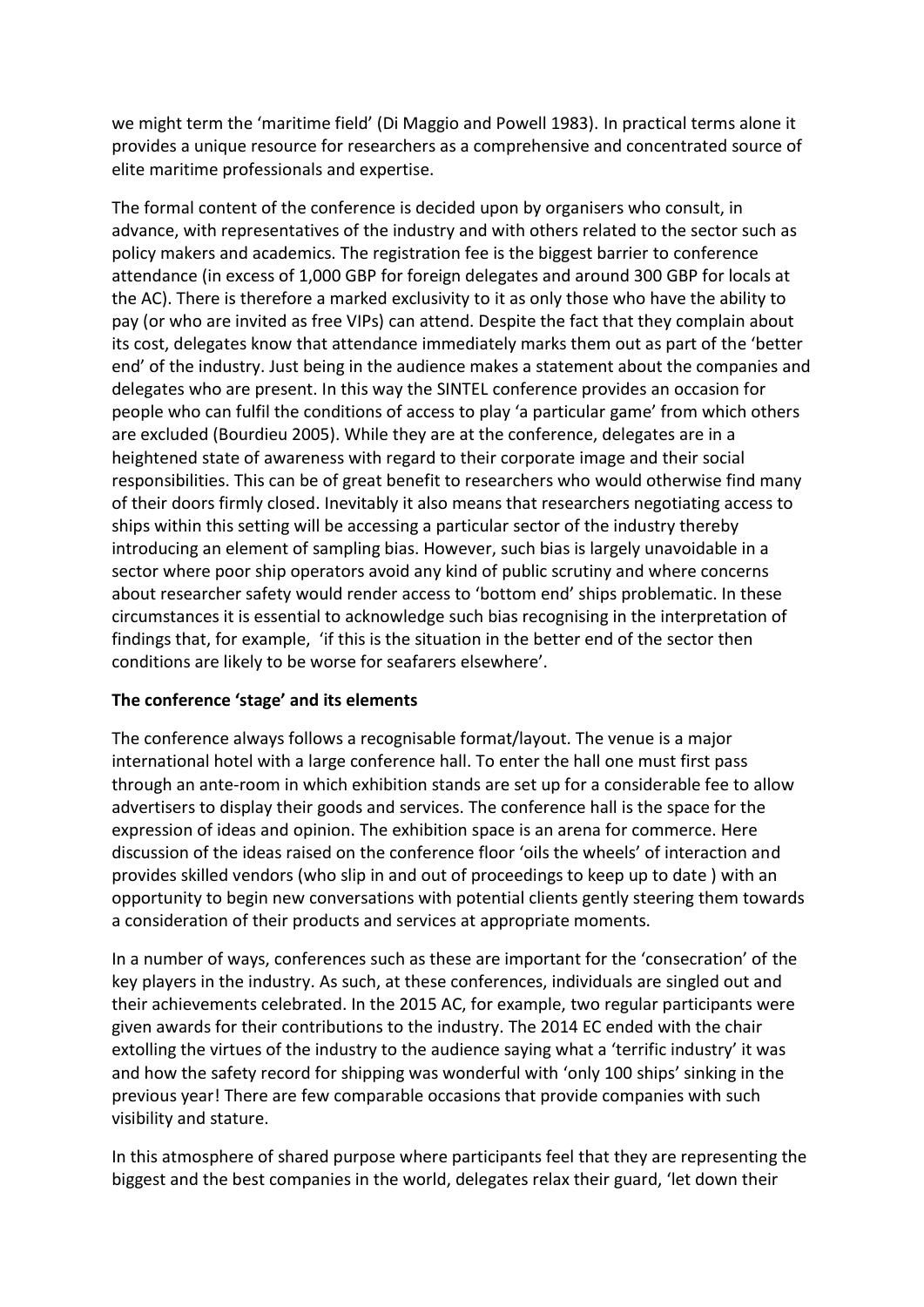hair' a little, and become rather more generous with their time than usual. In this arena researchers are allowed privileged insight into the practices of the industry. Maritime trade fairs also offer a venue for networking amongst industry players but in such contexts researchers have little 'place' and may be ignored by key stakeholders. Our reflection on these events led us to appreciate that there is a great deal that researchers can gain from the way in which the conference, as opposed to the trade fair, functions as a site for a tournament of values (Appadurai 2011).

# Beneath the surface of the SINTEL conference

When considered in detail it becomes clear that SINTEL events represent much more than a meeting place for the global maritime elite. Here we find a space where a 'tournament of values' is made manifest and we argue that this is the most significant feature the conference when accessing key gatekeepers. In using the terminology of 'tournaments of value', we refer to Appadurai's seminal concept wherein he writes of:

[...] complex periodic events that are removed in some culturally well-defined way from the routine of everyday economic life. Participation in them is ... both a privilege for those in power and an instrument of status contests between them. (Appadurai 2011: 21).

Playing a part in the tournament of values predisposes elite delegates to engage with others at the venue. It also involves them in the adoption of a public mantle of 'open and transparent' leadership. In this moment, as they enact their role, we have come to understand that they are highly receptive to approaches for research access.

It is reasonable to understand these 'conferences' as exemplifying tournaments of values in much the same was as authors have described book fairs (Moeran 2010) award ceremonies (Anand and Jones 2008, Anand and Watson 2004) and trade shows (Entwistle and Rocamora 2006). In recent years, various ways of conceiving a tournament of values have been developed (Andermann 2009, Bernault 2010, Boeck 2008). Following this "pluralization" of the notion of a tournament of values (Moeran 2010), we suggest that participants at the SINTEL conferences use the events to espouse their 'superiority' over absent companies, as well as those in attendance, in support of the enhancement of 'reputational capital'. The term 'reputational capital' has been coined in management literatures to refer directly to the economic benefits that can be accrued in line with 'reputation'. Thus Fombrun and Shanley explain that:

Reputations signal publics about how a firm's products, jobs, strategies, and prospects compare to those of competing firms. Favorable reputations can therefore generate excess returns for firms (Caves & Porter, 1977; Wilson, 1985). [...] favorable reputations may enable firms to charge premium prices (Klein & Leffler, 1981; Milgrom & Roberts, 1986b), attract better applicants (Stigler, 1962), enhance their access to capital markets (Beatty & Ritter, 1986), and attract investors (Milgrom & Roberts 1986a). (Fombrun and Shanley 1990: 233)

The notion of reputational capital is connected to that of symbolic capital as defined by Bourdieu (1977, 1979, 1984, 1986). However, in making use of the term 'reputational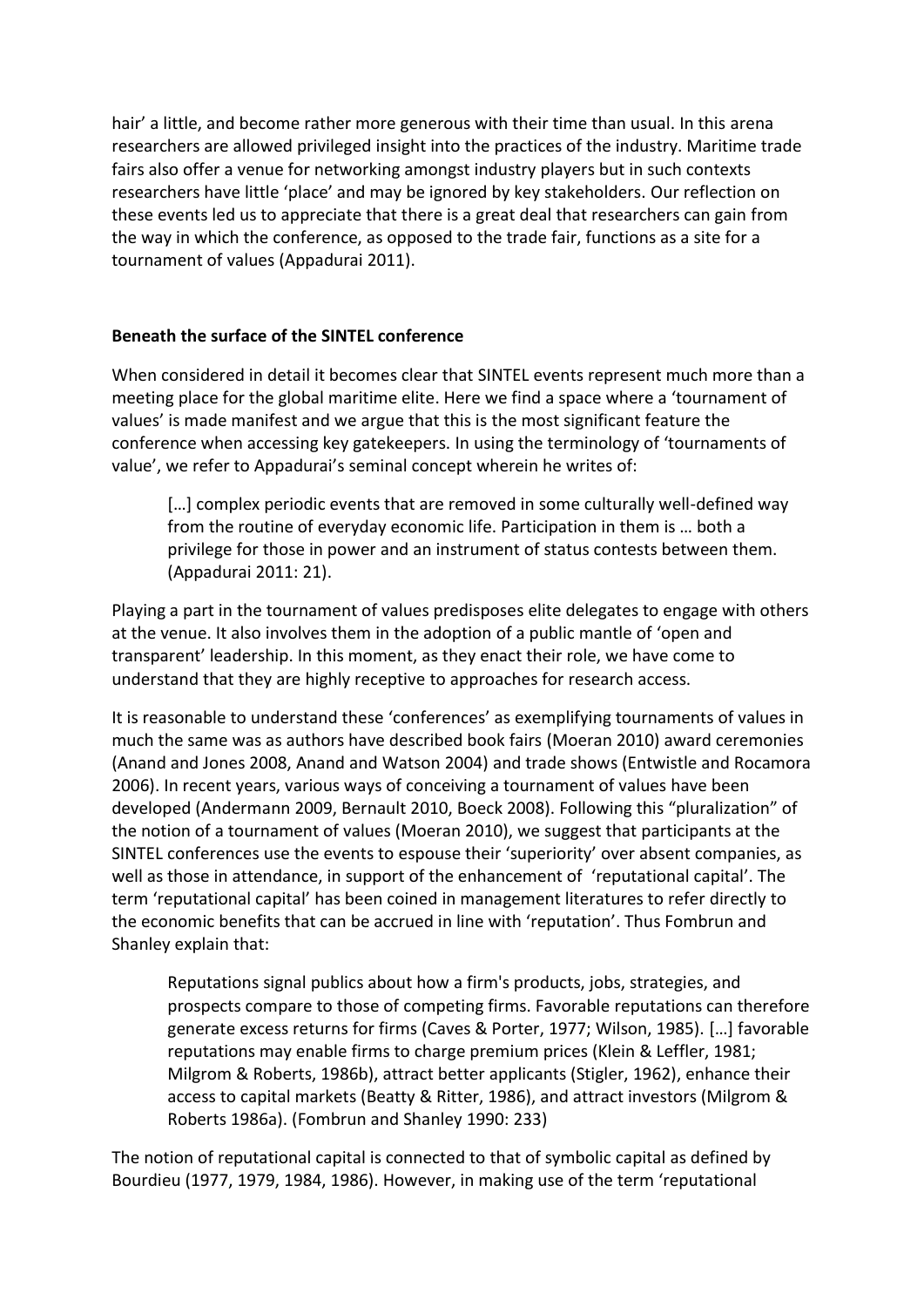capital' we aim to be more specific. Our intention is to emphasise the purpose of many companies in supporting the SINTEL event. For them this is about creating the 'right kind of reputation' and this is measured in terms of the capacity of such a reputation to generate new business. In this way the maritime conference may be seen as similar to an award such as the 'Booker Prize' inasmuch as it is deemed to have the potential to deliver economic value at some point in the future (Anand and Jones 2008). In this case we suggest that a positive corporate image is fostered by SINTEL delegates in order to attract new clients. Shipping companies 'strut their stuff' in a variety of ways and in the conference we witness "the ritual and spectacular aspects of the social production of value" (Andermann 2009, p. 334) as conference participants attempt to subtly outdo each other in acquiring and making use of reputational capital<sup>4</sup>.

Thus, contrary to expectation, it is the acquisition of such 'fragile' capital, rather than an interest in the main content of the conference, which secures the involvement of delegates. As one delegate explained: "I think this particular conference has built such a reputation that just by being there means that you are 'in' (Interview 2013)."

The question for researchers invited to present papers at these events, therefore, is how to maximise the benefits of forays into such arenas where the agenda of most delegates is not directly related to the content of the presentations that are delivered from the dais. In many scientific arenas the delivery of a conference paper may contribute to what can be seen overall as a "field configuring event" (Oliver and Montgomery 2008). Thus researchers may actively take part in the configuration of the field of study and achieve a positive impact on the area or discipline. However in the maritime conference several elements which have been identified as key features of field configuring events remain absent. There is no evidence of a contest between delegates in relation to the establishment of one approach over another (see Garud 2008) and little evidence of competing 'logics' or competing accounts (McInerney 2008). Here leading companies present what may be regarded as the publicly acceptable face of shipping – responsible, caring and law-abiding. The 'sensemaking' which occurs at these events is oriented towards establishing the legitimacy of the shipping industry and its leading players but it is not centrally linked to transformation within the field which is broadly seen as a critical element of field configuring events. There is little in the content of the event that serves to change the maritime industry or the overall activities of maritime companies. As one participant put it: "It's a bonus really if I get something substantial, I mean, in terms of ideas, out of this conference but like many others, I am here to [...] introduce my company to as many people as possible!" Whilst this means that social scientists may enjoy only a limited impact as a consequence of their

<sup>&</sup>lt;sup>4</sup> In making use of the term 'reputational capital', we are not unduly concerned with the critique (see for example Mills 2014) of those who point to the distinction between financial capital and the kinds of capital described by Bourdieu and extended here. We use this term metaphorically rather than literally. Whilst we suggest that the manipulation and staging of a good image amongst participating companies translates into the securing of a cache of reputational capital we are aware that its 'conversion' into economic capital in the longer term may be complex and is not fully under the control of the possessor of such capital. Thus we suggest that reputational capital is a "form of intangible wealth that is closely related to what accountants call "goodwill" and advertisers term "brand equity" (Fombrun 1996, cited in Worden 2003, p. 38). It is a fragile asset which takes time to create but is easily damaged even after many years of endurance (Hall 1993, cited in Wodern 2003, p. 38).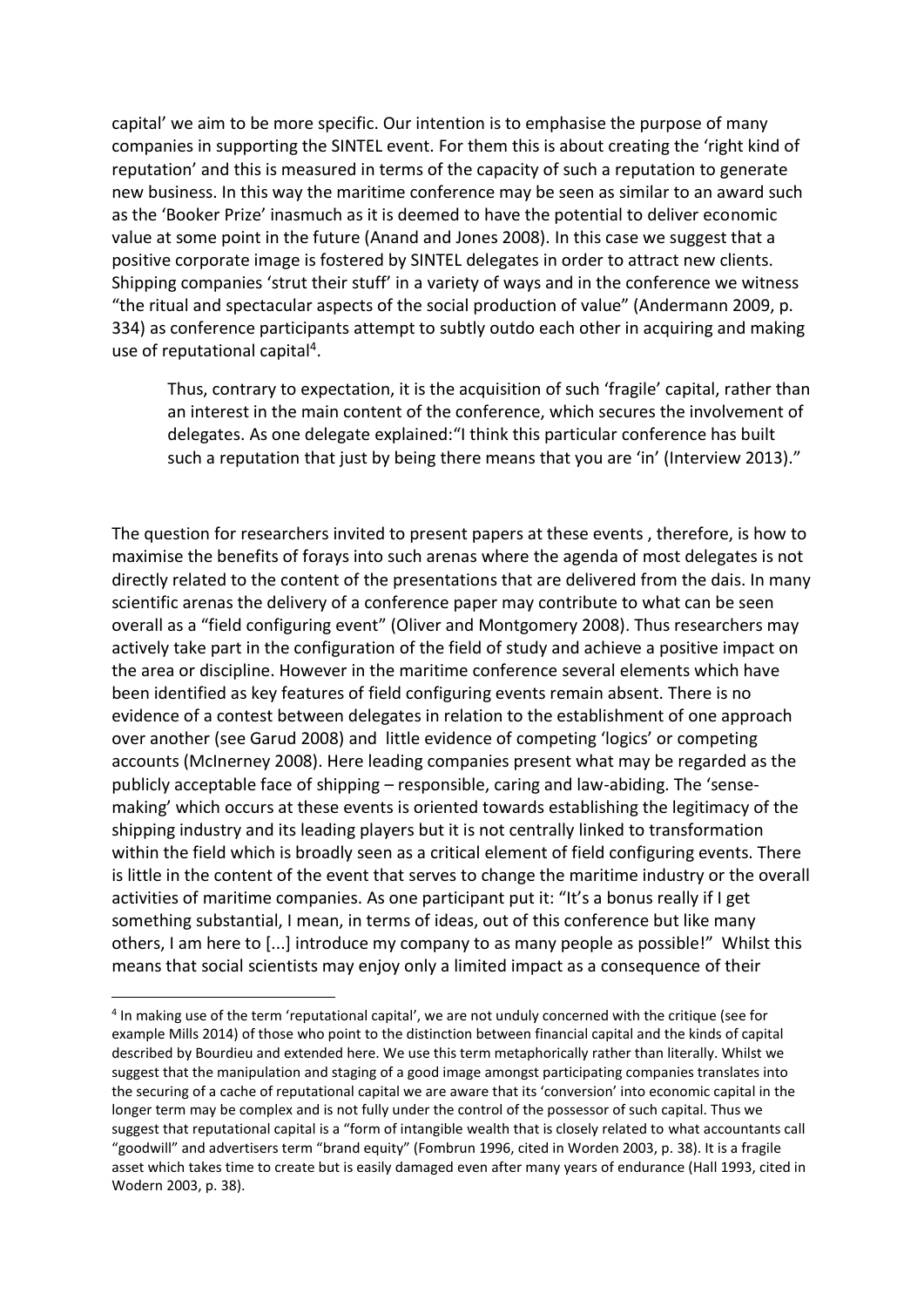delivery of papers/presentations these events do provide other benefits associated with unparalleled access to global elites.

#### Taking part in the 'tournament'

For delegates the tournament of values takes place at several different levels. It is vital to achieve corporate visibility, perhaps by: securing a 'slot' as a speaker or chair; sponsoring refreshments; or setting up an exhibition stand. As one of the attendees explained, the conference is 'all about money'. Our observations suggest that economic capital is reaped through intelligent orchestration of visibility and the creation of a 'good' image for companies concerned.

# The importance of being seen

One interesting aspect of the conference is the 'feelgood' factor that it creates amongst the participants, both companies and individuals. As one attendee told us, it's the annual 'let's pat our backs day'. Just by being there, they believe that they signal that their company matters. Companies which are absent, are portrayed as caring less, they are regarded as less predisposed to contribute to the improvement of safety and the industry at large. Presence at the event is more than a question of visibility, therefore, it is a statement of corporate values. In a way, a binary position is effected: it is about us (the attendees) and them (those who are absent). The conference is thus regarded as lending prestige and legitimacy to companies in attendance whilst implicitly disparaging absentees. As one interviewee put it:

"The conference is a prestigious event. It validates our stature in the industry ...(Interview 2013)."

Regular attendees find their meritorious identity moulded through consistent presence (Gray and Balmer 1998). They are therefore in a much better position to claim reputational capital than others. As a delegate put it simply:

"Some three people from our company attend this conference annually because our company feels that we have to have visibility in the conference. We need to be seen here because ... well ... we mean business! (Interview 2015)."

Individual companies also share in the image of 'the event' in much the same way that a product shares the image of a celebrity who endorses it (Javalgi et al. 1994, p. 47). The conference, therefore promotes an image of the "good guys" (who attend) and the "not so good guys" (who don't).....those who 'mean business' and those who do not. Speakers from the floor regularly state that the problems of the industry do not 'of course' stem from the actions of any companies that are present. "It is those companies that are not 'here' that need to hear the message from the conference hall" we are frequently reminded. At the 2014 EC one speaker from a ship management company flattered the audience that 'many of the companies here have strong brands and we are preaching to the converted'. Industry players may therefore openly state that attendance at the conference marks them out as superior, however, were they to maintain a silence on the subject the feeling of exclusivity amongst the participants would nevertheless remain palpable. In many respects such stance-taking prepares the ground for social scientists to 'sow the seeds' for their research.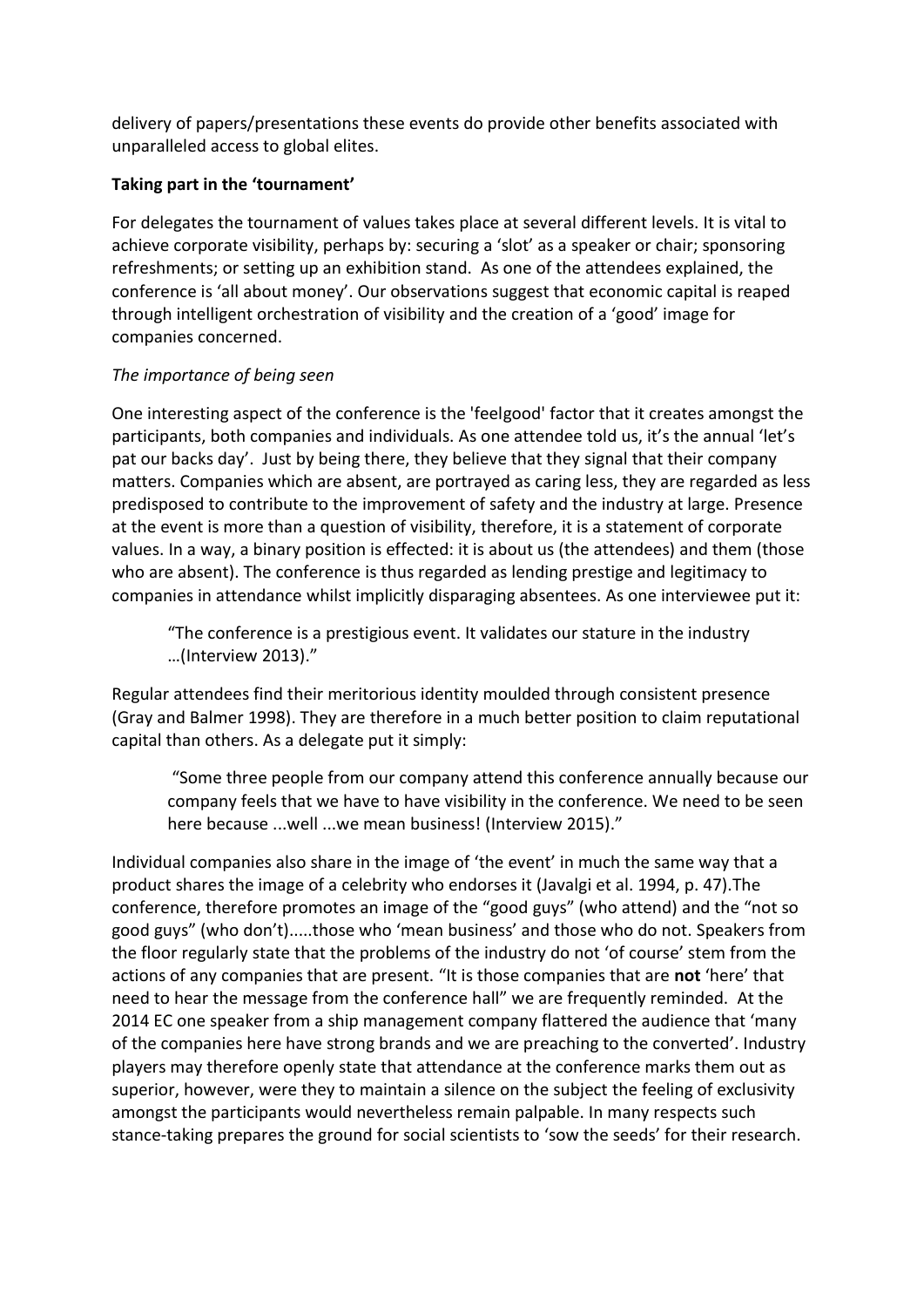Being asked to give a paper at the conference is regarded as a statement of corporate and/or individual credentials and high standing. Thus any speaker is to some extent worth associating with. A social scientist who is invited to speak from the podium has an immediate advantage in terms of securing the attention and interest of delegates. This offers an opportunity to engage the interest and commitment of otherwise inaccessible gatekeepers. Whilst this must always be followed up by more formal representations, our experience suggests that interaction at the conference smooths the way for future trustbased access negotiations. In an interesting way this mirrors the manner in which the conferences serve to stimulate business deals. Participants explained to us that they never expect to clinch a deal at the conference itself but anticipate reaping the benefits of the conference at some future date. One described how:

"We don't expect any deal, whatsoever. We are there for inquiries. For example, in the 2013 conference, I had a chat with a company representative [...] There was an initial exploration and we exchanged business cards. It's impossible, really, to close a deal right there and then. (Interview 2013)."

Our own experience at the conference gives an 'insider' insight into the process by which the realization of benefits can be achieved. In much the same way as the industry attendees hope to enhance their reputation for a purpose, [name of research Centre removed] delegates, and particularly Author A as the Director, attend such conferences in the hope of enhancing the reputation of the Centre. Further to this there is the hope that attendance may facilitate contact with industry members who might subsequently allow access to ships as research sites, and to seafarers and their managers as participants.

This approach to the conference has yielded many research rewards. In the SINTEL conference in Croatia in 2013, for example, Author A delivered a paper. This served the purpose of disseminating research findings (a central aim of XXXX) but also gained visibility. In the course of the two-day event Author A spent time in informal discussions with ship managers, regulators, and others interested in her research and secured verbal agreements to help. Following-up from the conference she secured immediate practical assistance from one high level representative of the European Commission and agreement from a managing director to let her visit him at his company in Singapore. The visit led to access to one of the company's vessels in order to undertake ethnographic work. Similarly, Author B has found that the conference can yield remarkable access opportunities. Having met the owner of the leading crewing agent at the AC conference he was invited to meet with the Vice President of the company which now allows him regular, and unprecedented, access to employees for research purposes. Thus, with follow-up, the conference has directly yielded important results for [name of research Centre removed] our research.

#### Distinguishing a 'tournament' from a ' field configuring event' and why it matters

Moeran's (2010) study of the 'book fair' and the associated tournament of values playing out amongst book sellers vying for status and sales inspired a consideration here of the undercurrents found around and within the regular SINTEL conferences. In this context we have gone beyond a consideration of some of the spatial dynamics associated with a tournament of values and given particular weight to the ways in which "participants seek to capitalize on opportunities made available in a specific field (Moeran 2010, p. 139)." In doing so we have discussed the opportunities for researchers themselves to further their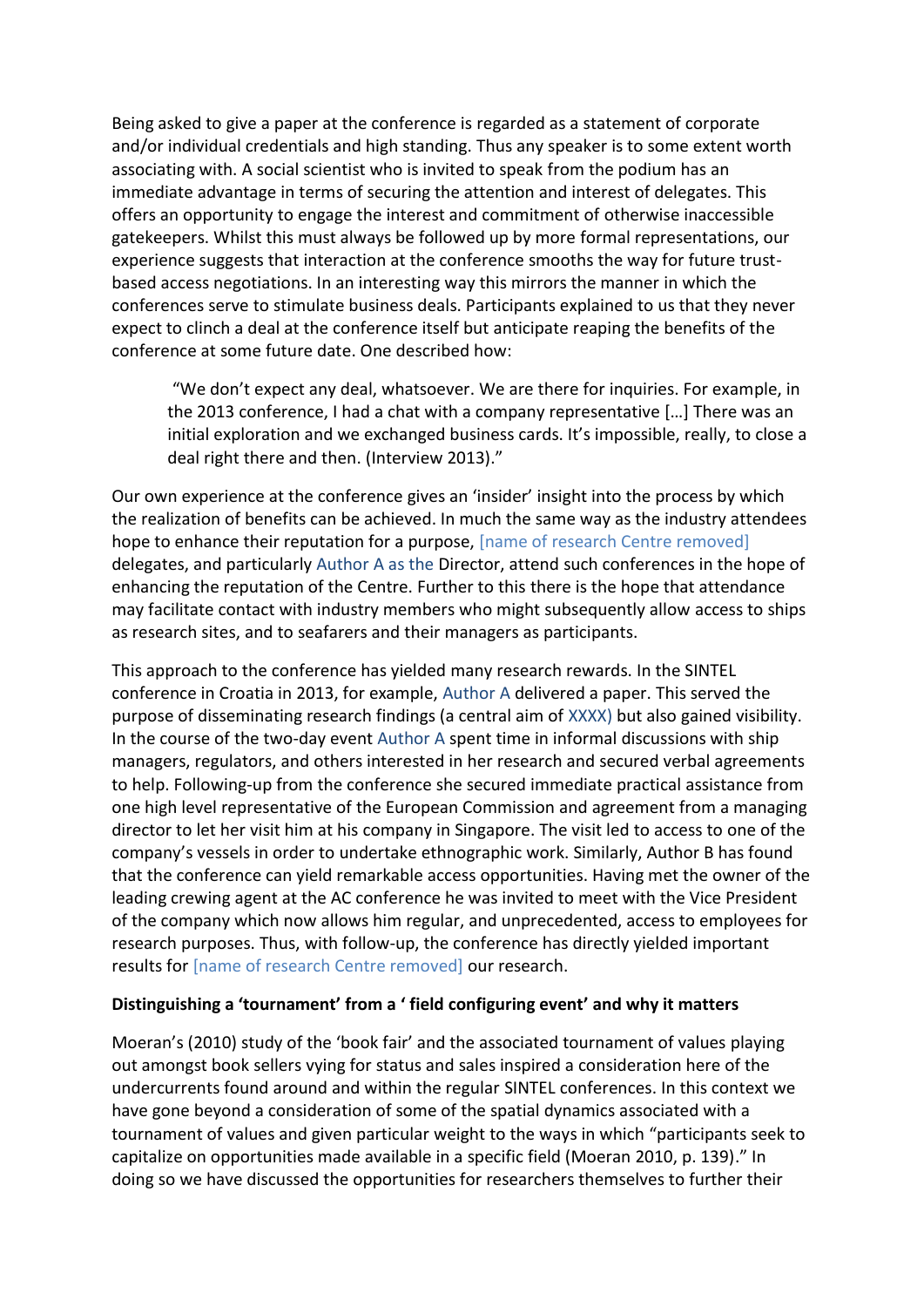own agendas having grasped the implications of the motivations of more 'mainstream' delegates.

In the final analysis of our findings we have carefully considered the possibility that (like many others) the conference might be characterised as a 'field configuring event' (FCE) (see, for example, Anand and Jones 2008; Anand and Watson 2004; Glynn 2008). This would place it on a par with more usual academic conferences relating to particular spheres or domains which are relatively commonplace and easy to access. To some extent the SINTEL conferences meet the criteria that have been laid down by leading authors in relation to the development of the idea of FCEs (e.g. Lampel and Meyer 2008). For example, they allow for the assembly of maritime actors from diverse locations and backgrounds, they are of limited duration (normally two days), they provide opportunities for informal interaction, they include ceremonial elements, they are occasions for 'sense-making' and the exchange of information, and they generate social/reputational resources which can be deployed subsequently (Lampel and Meyer 2008). Crucially, however the conferences (whilst meeting these basic definitional criteria) do not meet the test of serving the function of 'configuring' or changing the maritime field. They do not appear to influence 'field evolution' in the way that scientific and academic conferences do. The audiences reflect this understanding in their description of the conference content as just the 'same [old] banana' every year (Interview 2013).

As such it is not as a venue for the dissemination of findings or the creation of 'impact' that we have found the conference to be **most** beneficial to maritime researchers. Indeed it may prove a disappointment in these respects. However, cloaked in a fabric of exclusivity, the conference creates a sense of community amongst participants. At many conferences 'regulars' greet each other as old friends and there is a strong sense of camaraderie. As a first-timer in the conference, observed with surprise:

"In the conference, you can talk to anyone. During coffee breaks, you can approach and talk to anyone, even company bigwigs like ship owners. It was amazing. And they were ready to listen. They were not snob. These are the people that you only see on newspapers and company websites and they are there talking to you, one on one, as if you are equals (Interview 2013)."

Thus these conferences function as meetings for a fluid 'club' where the creation of a 'good' image is the attraction of 'membership'. Researchers who are regularly present may also be temporarily accepted as members of the 'club' and are therefore provided with insight and access that they would more usually be denied. In recognising the different purposes of events such as these, researchers can make better use of the rare opportunities which are afforded to them.

# **Conclusion**

Whilst not overlooking the multidimensional ways in which reputation is established (Fombrun and Shanley 1990) we conclude that the SINTEL conferences are of particular significance, as central sites of public rehearsal of mythologies of value (Andermann 2009). They provide companies with a platform from which to engage in acts of positive imagemaking with the end-view of "accumulating more" than competitors in terms of reputational capital. Furthermore, they provide an insight into the players and issues at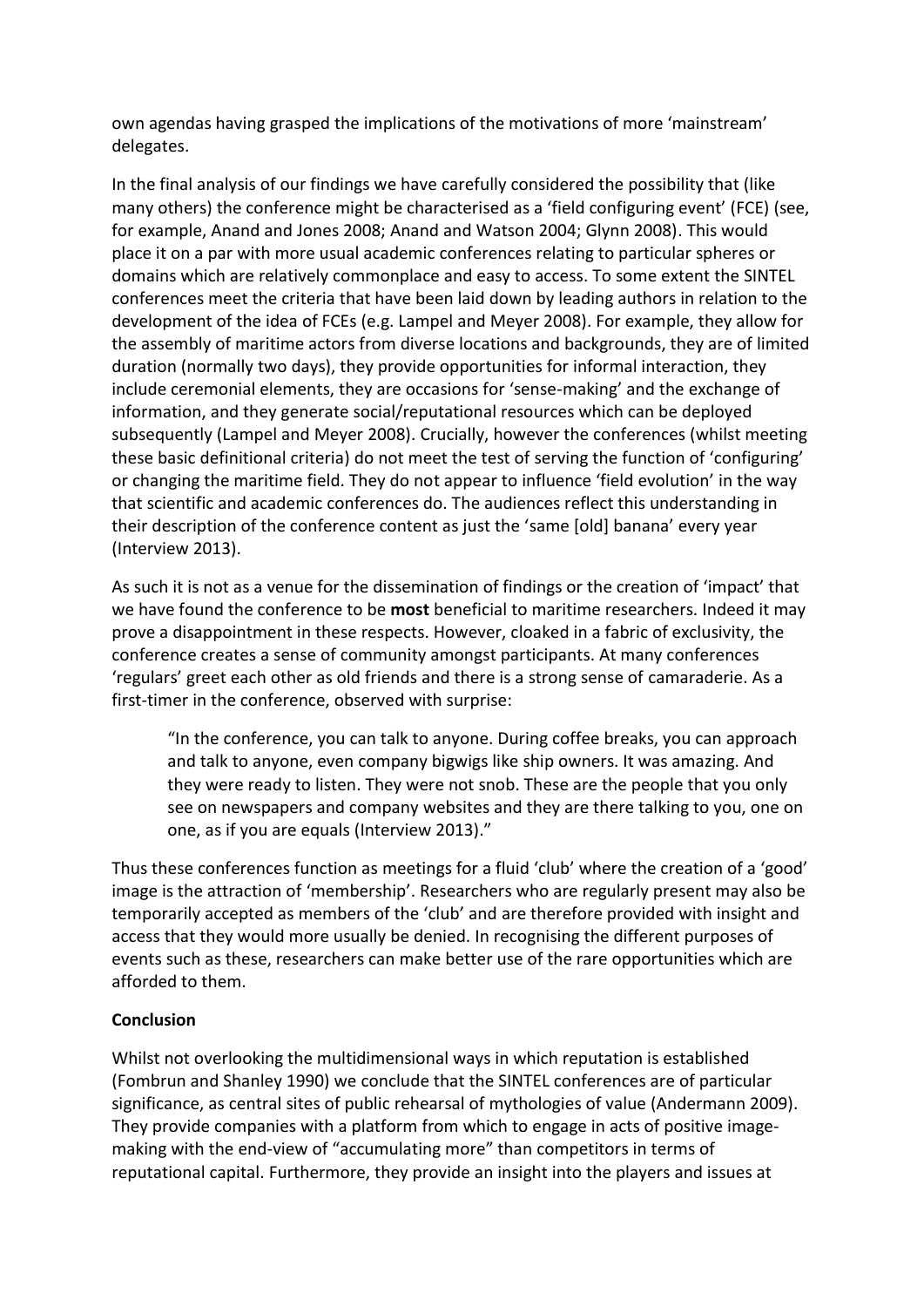stake in the industry's own tournament of values and make manifest the structure of the sector (Moeran 2010). This in itself makes the conferences useful to researchers who are attempting to understand the 'mechanics' of the industry and identify members of the corporate elite - something which is far more complicated than nascent researchers may initially assume (Parry 1998, Harvey 2011). A researcher can learn a great deal from participation in such events where conversations run relatively freely and formal presentations augment the generation of knowledge. In this sense the conference may have similar benefits to those described by Monahan and Fisher (2015) in relation to familiarisation with a field. However, in their examples, conferences did not provide direct access to key gatekeepers. Rather the authors suggested that government and industry conferences allowed them to dip their toes in the water, metaphorically speaking, by putting them in contact with some of the people who could be useful **reference points** in future access negotiations. In contrast, we suggest that industry events involving corporate leaders in search of reputational capital, afford researchers an opportunity to 'dive right in' and begin access negotiations there and then. Our experiences of the SINTEL conferences suggest that they provide researchers with direct face to face access to gatekeepers in a highly conducive setting where they can engage on relatively level terms. The fact that they are there and are recognised helps to erode the power differential (Desmond 2004, Harvey 2011) that renders researchers periodically helpless when faced with individuals who are generally too busy to give proper consideration to requests for research access. As Hornsby-Smith (1993) observes:

[...] powerful people and institutions [...] deny access because they do not wish themselves or their decision-making processes to be studied, it is inconvenient, they are busy and wish to assert their rights to privacy [...]' (Hornsby-Smith, 1993: 55).

The conferences also allowed us to avoid the ethical dilemmas that have been described by some in relation to accessing elites (Hall 2011, Routledge 2002, Spencer 1982). While we were engaged in performances of professionalism (like other conference participants) there was no need to obscure our identities or obfuscate research plans. Indeed, in this corporate ͚gloďal ǀillage͛ where information is a central currency it would have been extremely difficult to do so given the international reputation of [name of centre]. It was perhaps this understanding that allowed the necessary trust (Eldridge 2013) to be rapidly established between us, as researchers, and key gatekeepers at SINTEL events. Given the discrete nature of the events and the separation of participants from their offices, ships, and seafarers, we were also able to avoid the kinds of pitfalls that are sometimes involved in dealing with gatekeepers situated within research sites (see for example Crowhurst's 2013 discussion of first tier respondent/gatekeepers).

There are likely to be elite events in other settings which could be similarly beneficial to researchers. However these should not be confused with trade exhibitions where researchers (as non-consumers) are inevitably out of place. Conducive occasions allow researchers to temporarily take part in events on relatively equal terms with key gatekeepers. Furthermore, they provide settings in which gatekeepers wish to position themselves as leading 'players' who have 'nothing to hide', and are 'socially responsible'. In such contexts there is much that can be achieved in relation to complex, geographically dispersed and highly competitive worlds. These are frequently beyond the reach of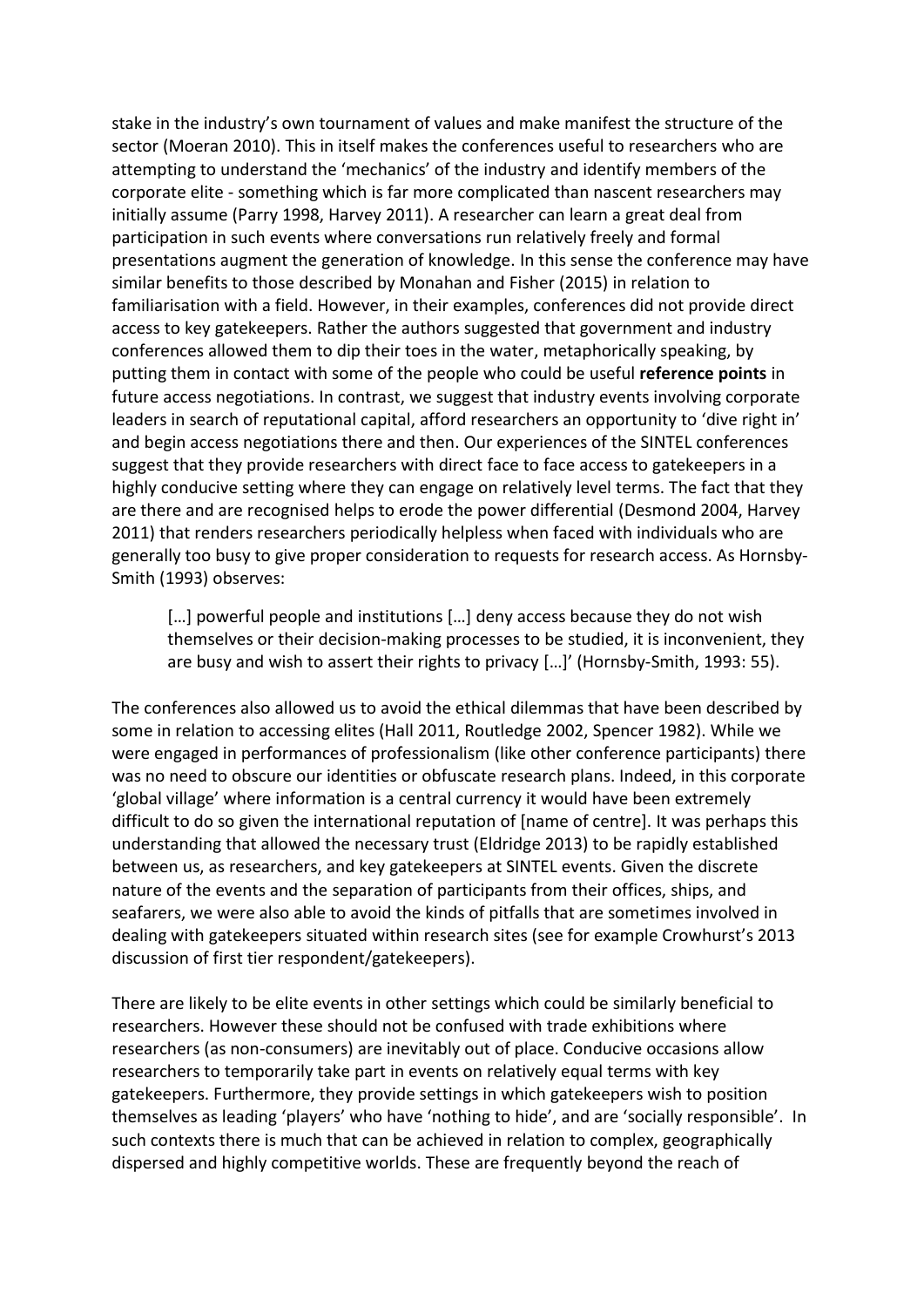relatively powerless academics who have very little to offer gatekeepers, and elites, in return for the considerable privilege of access; other than the promise of serving the 'greater good' and meeting objectives set with regard to corporate social responsibility.

#### **References**

Anand, N. and Jones, B. C. 2008. Tournament rituals, category dynamics, and field configuration: The case of the Booker Prize. *Journal of Management Studies* 45(6), pp. 1036- 1060.

Anand, N. and Watson, M. R. 2004. Tournament rituals in the evolution of fields: The case of the Grammy Awards. *The Academy of Management Journal* 47(1), pp. 59-80.

Andermann, J. 2009. Tournaments of value: Argentina and Brazil in the age of exhibitions. *Journal of Material Culture* 14(3), pp. 333-363.

Appadurai, A. 2011. *The social life of things: commodities in cultural perspective*. Cambridge University Press.

Beatty, R. P., & Ritter, J. R. 1986. Investment banking, reputation, and underpricing of initial public offerings *Journal of financial Economics*, 15, pp 213-232

Bernault, F. 2010. Colonial bones: The 2006 burial of Savorgnan De Brazza in the Congo. *African Affairs* 109(436), pp. 367-390.

Boeck, B. J. 2008. Identity as commodity: Tournaments of value in the Tatar ransom business. *Russian History* 35(3-4), pp. 259-266.

Bottomore, T . (1993) *Elites and society* Londong: Routledge

Bourdieu, P. 1977. Outline of a Theory of Practice. Cambridge: Cambridge University Press.

Bourdieu, P. 1984. Distinction: A social critique of the judgement of taste. Cambridge, MA: Harvard University Press.

Bourdieu, P. 1986. The forms of capital. In: Handbook of theory and research for the sociology of education. J. Richardson, ed. New York: Greenwood, pp. 241-258.

Bourdieu, P. 2005. Outline of a theory of practice. Cambridge University Press.

Bourdieu, P., Passeron, J-C. 1979. The inheritors: French students and their relations to culture. Chicago: Chicago University Press.

Burawoy, Michael. 1979. Manufacturing Consent: Changes in the Labor Process under Monopoly Capitalism. Chicago, IL: University of Chicago Press.

Caves, R. E., & Porter, M. E. 1977. From entry barriers to mobility barriers. *Quarterly Journal of Economics,* 91, pp 421-434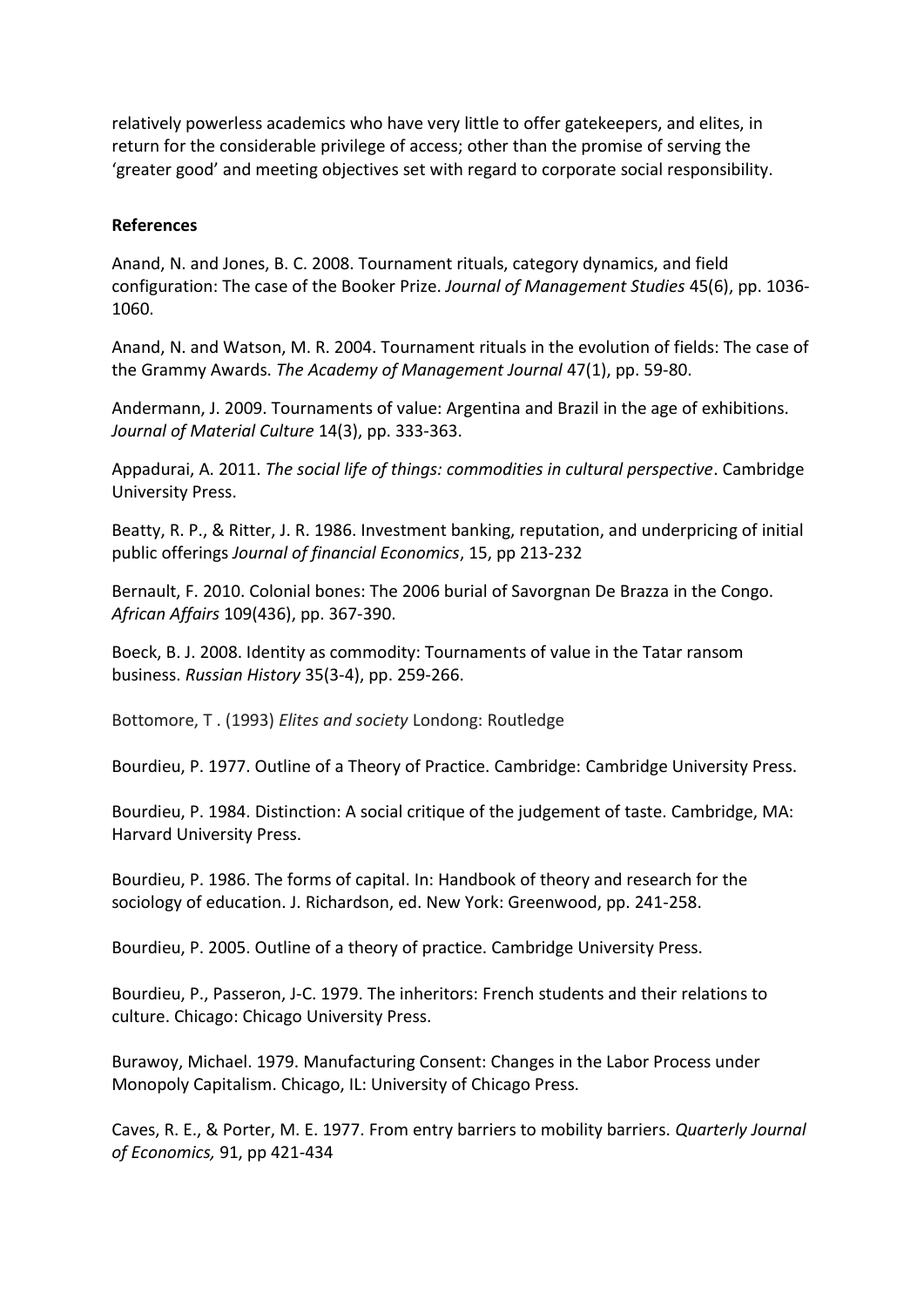Cippolone, K, Stich, A. (2012) 'Attending to issues of access in contemporary times: centring a significant side issue'. Ethnography and Education 7(1), pp. 21-38

Corra, M., and Willer, D. (2002) 'The Gatekeeper' Sociological Theory, vol. 20, no 2, pp. 180-207

Crowhurst, I., kennedy-macfoy, M. (2013) 'Troubling gatekeepers: methodological considerations for social research' International Journal of Social Research Methodology vol. 16, no. 6, pp. 457-462

Crowhurst, I. (2013) 'The fallacy of the instrumental gate? Contextualising the process of gaining access through gatekeepers' International Journal of Social Research Methodology Vol, 16, no. 6, pp. 463-475

Desmond, M. (2004) 'Methodological challenges posed in studying an elite in the field', Area vol. 36 no. 3, pp. 262-269

Dickson-Gomez, J., Bodnar, G., Guevara, A., Rodriguez, K. & Gaborit, M. (2007), "Crack Use Sites And HIV Risk In El Salvador", *Journal of Drug Issues*, vol. 37, no. 2, pp. 445-474.

DiMaggio, P., Powell, W. 1983. The iron cage revisited: Institutional isomorphism and collective rationality in organizational fields. American Sociological Review, 48, pp. 147-160.

Eldridge, A. (2013) 'Gatekeeping and drinking cultures: how do we talk about drinking? International Journal of Social Research Methodology Vol. 16 no. 6, pp. 477-489

Entwistle, J. and Rocamora, A. 2006. The field of fashion materialised: A study of London fashion week. Sociology 40(4), pp. 735-751.

Monahan, T., Fisher, J.A., (2015) 'Strategies for obtaining access to secretive or guarded organizations'. Journal of Contemporary Ethnogrpahy 44(6), pp. 709-736

Fombrun, C., Shanley, M. 1990. What's in a name? Reputation building and Corporate Strategy Academy of Management Journal 33(2), pp. 233-258

Garud, R. (2008) 'Conferences as venues for the configuration of emerging organizational fields: The case of cochlear implants' Journal of Management Studies 45:6 pp 1061-1088

Gaztambide-Fernandez, R. (2010) 'Access status and representation: Some reflections from two ethnographic studies of elite schools' Anthropology and Education Quarterly 43(3), pp. 289-305

Glynn, M. A. 2008. Configuring the field of play: How hosting the Olympic Games impacts civic community. Journal of Management Studies 45(6), pp. 1117-1146.

Gray, E. R. and Balmer, J. M. T. 1998. Managing corporate image and corporate reputation. Long Range Planning 31(5), pp. 695-702.

Hall, C. (2011). 'Researching the political in tourism: Where knowledge meets power'. In C.M. Hall (Ed.), Fieldwork in tourism: Methods, issues and reflections (pp. 39–54). London: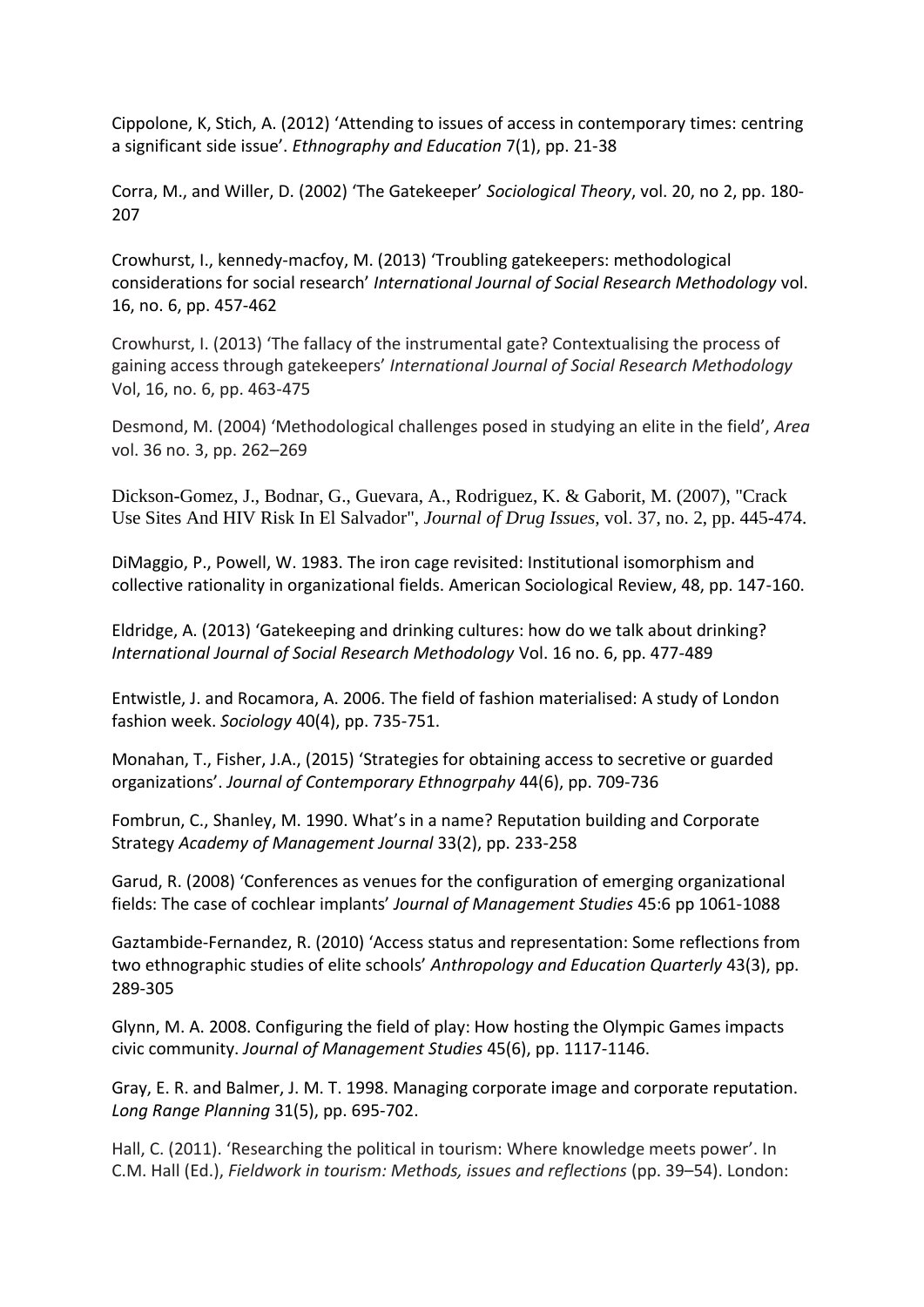Routledge.

Harvey, W. (2011) 'Strategies for conducting elite interviews' Qualitative Research  $11(4)$  pp.  $431 - 441$ 

Hawker, R. 1990. Bourdieu: education and reproduction. In: An introduction to the work of Pierre Bourdieu: The practice of theory. Hawker, R, et al. (eds). London: The McMillan Press Ltd, pp. 86-108.

Hawker, R. et al. 1990. An introduction to the work of Pierre Bourdieu: The practice of theory. London: The MacMillan Press Ltd.

Hornsby-Smith, M. (1993) 'Gaining access'. In Gilbert, N. (ed.). Researching Social Life. London: Sage.

Hong, Y., Zhang, C., Li, X., Zhou, Y. and Guo, W., (2014). Female Sex Workers and Their Gatekeepers in China: Implications for HIV/STI Prevention. Qualitative health research, 24(10), pp. 1431-1439.

Javalgi, R. G. et al. 1994. Awareness of sponsorship and corporate image: An empirical investigation. Journal of Advertising 23(4), pp. 47-58.

Johl, S.K., Renganathan, S. (2010) 'Strategies for gaining access in doing fieldwork' The Electronic Journal of Business Research Methods, 8(1), pp. 42-50

Kennedy-Macfoy, M. (2013) 'It's important for the students to meet someone like you'. How perceptions of the researcher can affect gaining access, building rapport and securing cooperation in school-based research'. International Journal of Social research Methodology 16(6), pp. 491=502

Klein, B., & Leffler, K. 1981. The role of market forces in assuring contractual performance. Journal of Political Economy 89, pp. 615-641

Lampel, J., Meyer, A. (2008) 'Field-Configuring Events as Structuring Mechanisms: How Conferences, Ceremonies, and Trade Shows Constitute New technologies, industries, and Markets' journal of Management Studies 45:6 pp 1025-1035

Laurila, J. (1997) 'Promoting research access and informant rapport in corporate settings: Notes from research on a crisis company.' Scandinavian Journal of Management 13(4), pp. 407-418

McInerney, P. (2008) 'Showdown at Kykuit: Field-configuring events as loci for conventionalising accounts' Journal of Management Studies 45:6 pp 1089-1116

Milgrom, P., & Roberts, J. 1986a. Relying on the information of interested parties. Rand Journal of Economics, 17: 18-32.

Milgrom, P., & Roberts, J. 1986b. Price and advertising signals of product quality. Journal of Political Economy 94, pp. 796-821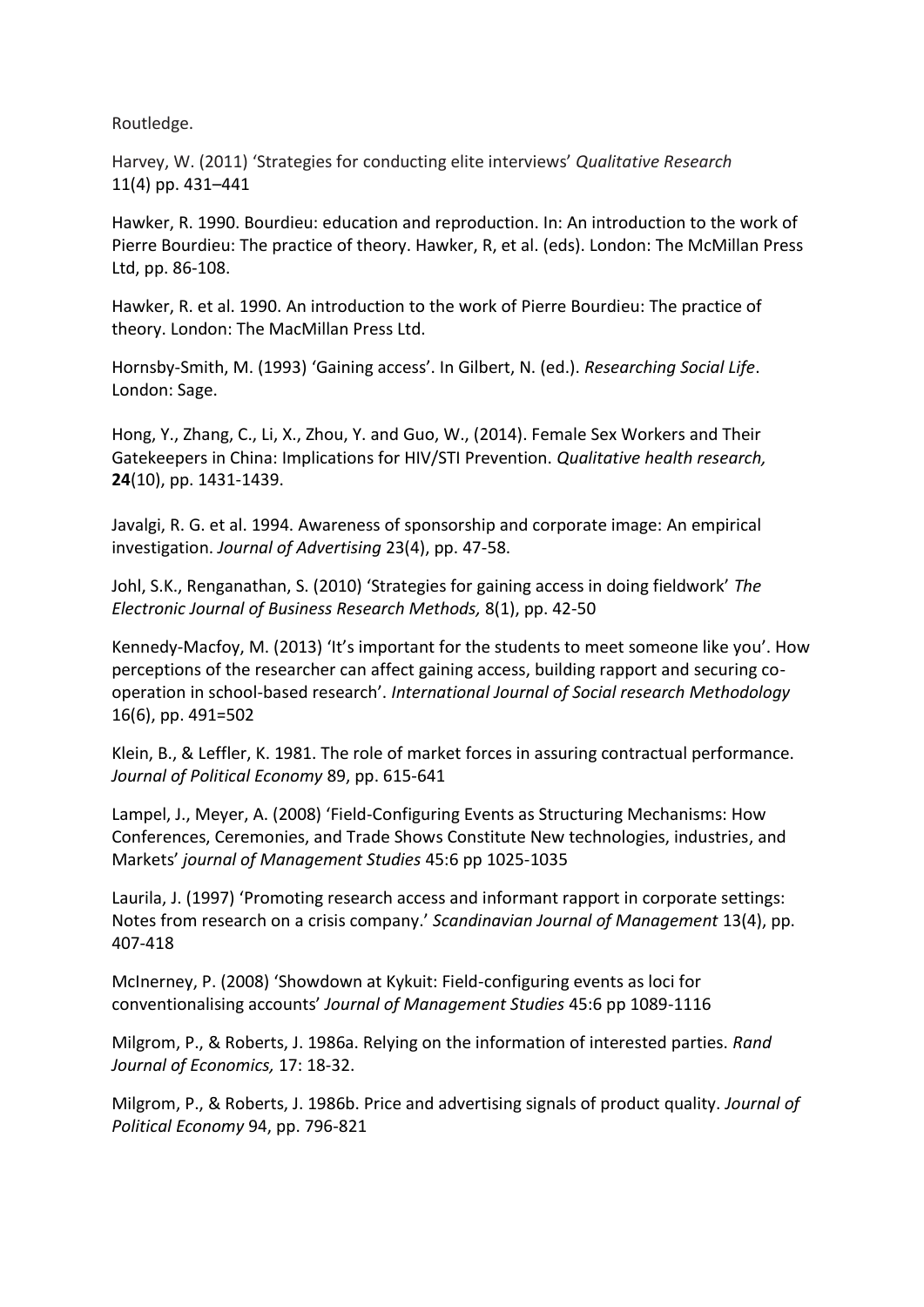Mills, C. 2014. The great British class fiasco: A comment on Savage et al. http://users.ox.ac.uk/~sfos0015/class\_fiasco.pdf (accessed 31/12/14)

Moeran, B. 2010. The book fair as a tournament of values. Journal of the Royal Anthropological Institute 16, pp. 138-154.

Oliver, A., Montgomery, K. (2008) 'Using field configuring events for sense-making: a cognitive network approach' Journal of Management Studies 45:6 pp 1147-1167

Parry, B. (1998) 'Hunting the gene-hunters: the role of hybrid networks, status, and chance in conceptualising and accessing 'corporate elites" Environment and Planning A volume 30, pp. 2147-2162

Routledge, P. (2002). 'Travelling east as Walter Kurtz: Identity, performance, and collaboration in Goa, India.' Environment and Planning D: Society and Space, 20, 477-498.

Spencer, G. (1982). 'Methodological issues in the study of bureaucratic elites: A case study of west Point'. In R. G. Burgess (Ed.), Field research: A sourcebook and field manual (pp. 23– 30). London: George Allen and Unwin Ltd.

Stigler, G. J. 1962. Information in the labor market. Journal of Political Economy, 70: 49-7

Undheim, T.A., (2003) 'Fetting Connected: How sociologists can access the high tech elite'. The Qualitative Report 8(1), pp. 104-124

Walters, D.R., Wadsworth, E.J.K., Sampson, H., James, P. (2012) 'The Limits of Influence: the role of supply chains in influencing health and safety management in two sectors', report submitted to the IOSH Research Committee, www.iosh.co.uk/research reports.

Webb, et al. 2002. Understanding Bourdieu. London: Sage Publications Ltd.

Wilson, R. 1985. Reputations in games and markets. In A. E. Roth (Ed.), Game-theoretic models of bargaining: 65-84. New York: Cambridge University Press.

Worden, S. 2003. 'The role of integrity as a mediator in strategic leadership: A recipe for reputational capital'. Journal of Business Ethics 46(1), pp. 147-164.

Author A (2013)

Author A (2016) 'Seabirds....'

Author A et al (2014) '....headway....'